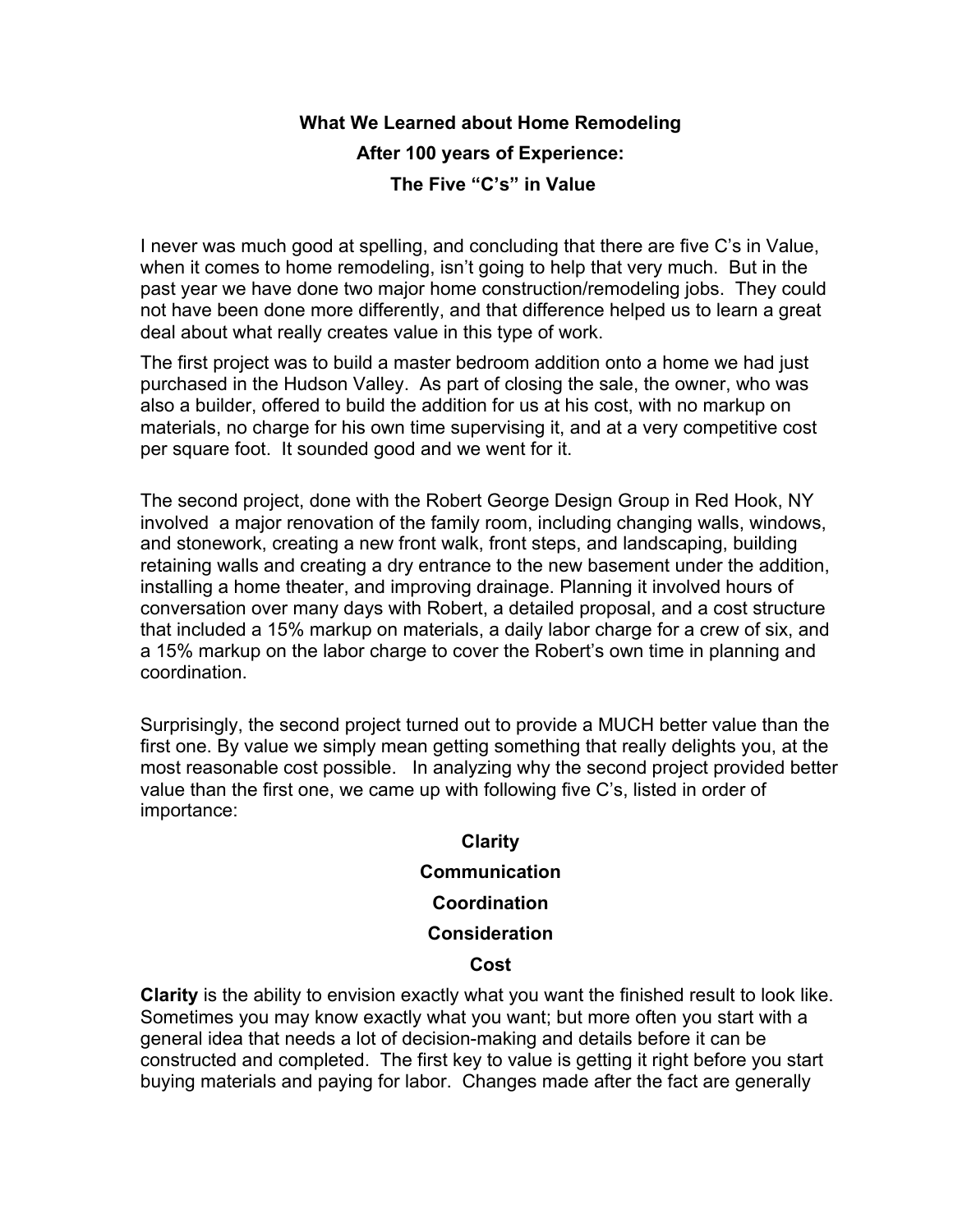very expensive, and living with something that cost a lot, but does not really thrill you, is not value.

In the first project, building the addition, we got clarity by working with a simple online room planner to design the addition ourselves. It was a fairly straightforward plan; one large room 20 x 23 feet, with one interior wall for a large walk-in closet, and three windows. We were in Maine at the time, a long way from the builder, but with time to play with the design on line and after many different variations we got something that we really liked. We gave that room plan to the builder, and he took it from there.

The second project was not so simple. We knew we did not like what we had, especially in the family room, but couldn't even articulate well what the problems were except that it didn't feel right. Our first step with Robert George was simply a consultation, which he asked to be paid for, with the fee being credited towards any future work we contracted with him. We might have balked at that, and never gotten started. But I did a lot of consulting in my own career, and realized that an initial meeting focused on solving the client's problem, rather than trying to sell the client on buying my services, was often invaluable, and sometimes all they needed. So we agreed to the fee and went ahead.

Robert listened very closely as we struggled to communicate what felt wrong about the room, and our vague ideas of what we would like. He encouraged us to talk about what we thought would be ideal, without too much initial concern for the practicality of it. After we had said as much as we could, he was able to explain to us why we were feeling the way we were. He pointed out how and why the various elements in the existing room were clashing with each other, and introduced two of his favorite terms; coordination and integration. After walking around the rest of the property and describing some of our other needs, he promised to return in a few days with some ideas for us to consider.

That began about a six-week process, where every few days Robert would come by for an hour or so, giving us his latest ideas and getting our latest thinking. He always started by getting us to articulate our ideal result if there were no constraints, then giving us some alternatives, and eventually honing this down into a specific plan. He called this working in layers. And he used a lot of simple, but very helpful tools to help us visualize the end result. In the family room he took photographs of the existing room, and then used software to create pictures of what it might look like with some of the alternatives we were discussing. With the front walk he used string to layout different outlines, and when it seemed about right used spray paint to outline the proposed dimensions and path on the lawn. Inside the family room he used masking tape to illustrate the placement of windows, and even the placement of furniture and home theater speakers. All of this was tremendously helpful in getting us to go from a vague idea of what we wanted to clarity that he could write up into a proposal.

In the end, both processes gave us what we wanted. We are still very pleased with the basic design of our master bedroom addition. And we are thrilled with the results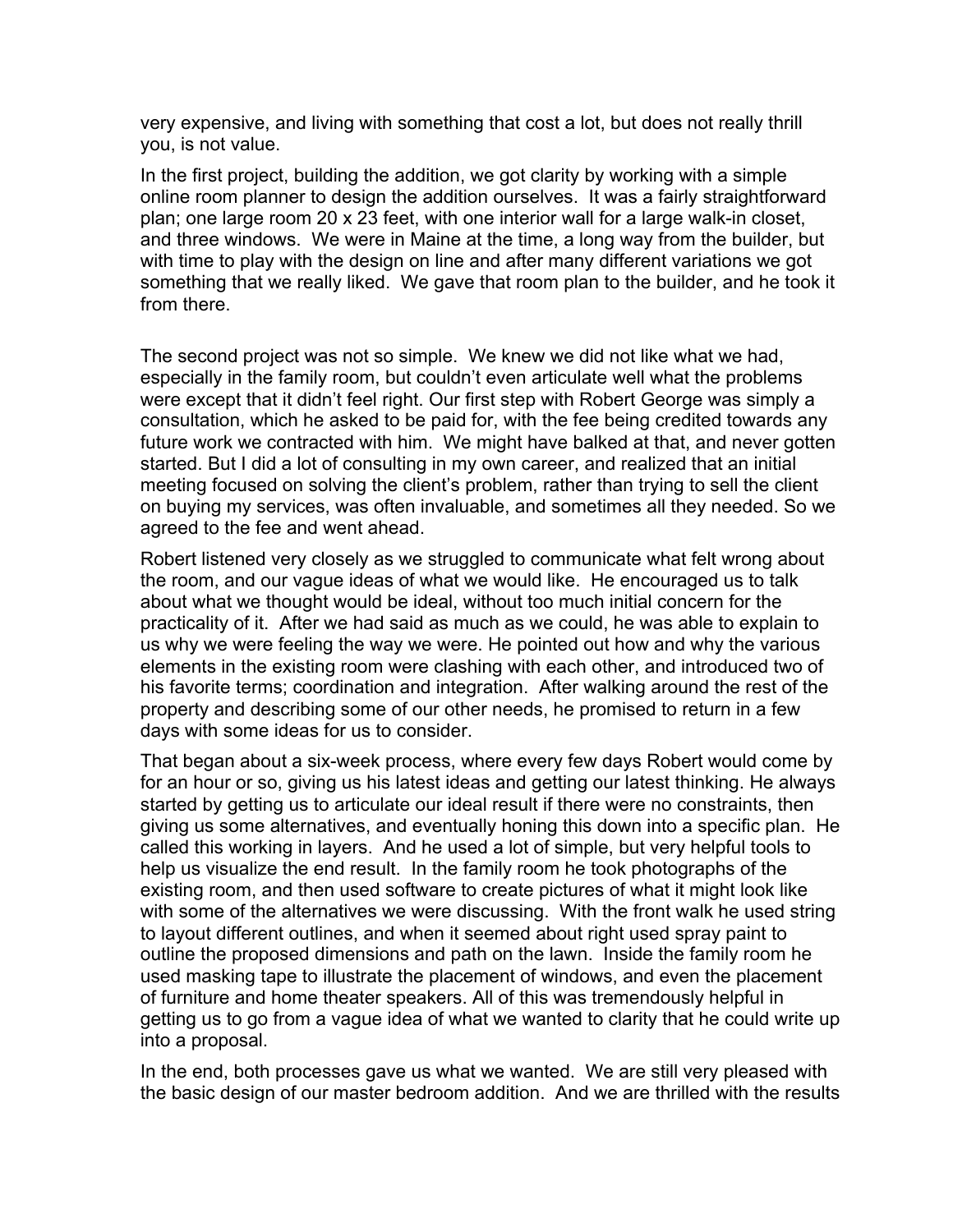in our family room and outside landscaping. But in that case we needed all the conversations and help from Robert to get to it. And that brings us to the second key to value.

**Communication.** As the previous paragraphs suggest, the key to clarity is communication. And this is true not only for design details, but for day-to-day project management and cost.

In the first project, the master bedroom addition, the builder proudly showed us a handwritten pad with some figures on it that all added up to a good cost per square foot for the addition, and said he had figured out how he could do it for that price. While it sounded reasonable, we felt the need for a little more specificity, so we drafted a contract, stating in more detail our understanding of what was to be built, the schedule, the basic specifications, and the cost basis. He said it looked fine, and signed it.

We were out of the country while it was actually being constructed. Although we went to great lengths to be available by e-mail, and had family locally that could look in on the project, there was minimal communication during the actual project. We returned in time to see it after it was framed and roofed, and did not see it again until after it was sheet rocked and mostly finished. While that saved us the headaches of living through construction, lots of small details were not done as expected, including lighting and crown molding.

Worse yet, when it came time to make the final payment, there was a fundamental misunderstanding. We wrote the contract as time and materials, with a cap to protect the builder from getting caught in a poor estimate, and to give him the room to do a good job. Although he signed the contract, he treated it as though it was fixed price and kept very poor records of his costs, often mixing up his personal checking account with the project checking account. That led to a great deal of mistrust and a lot of effort to agree upon the final cost, with the suspicion that he had cut corners wherever he could to actually make a profit, while telling us he was doing it at cost.

In contrast we had a detailed contract from Robert George before we started, with a description of the work to be done, the materials to be used, the estimated labor and material costs, a contingency budget, and a payment schedule. Furthermore we had almost daily meetings and emails during the project where he would tell us what was being done, what was coming up, and what decisions would need to be made as the work progressed.

In both the preplanning and the actual construction, Robert was very mindful of the phasing of decisions, realizing that some decisions, like paint colors, were best made once the room was sheet rocked and primed, and that all decisions required some reflection and thought before being finalized.

A great example of getting value through this "layered" communication involved the wood stove in the corner of the family room. Functionally it was wonderful, and we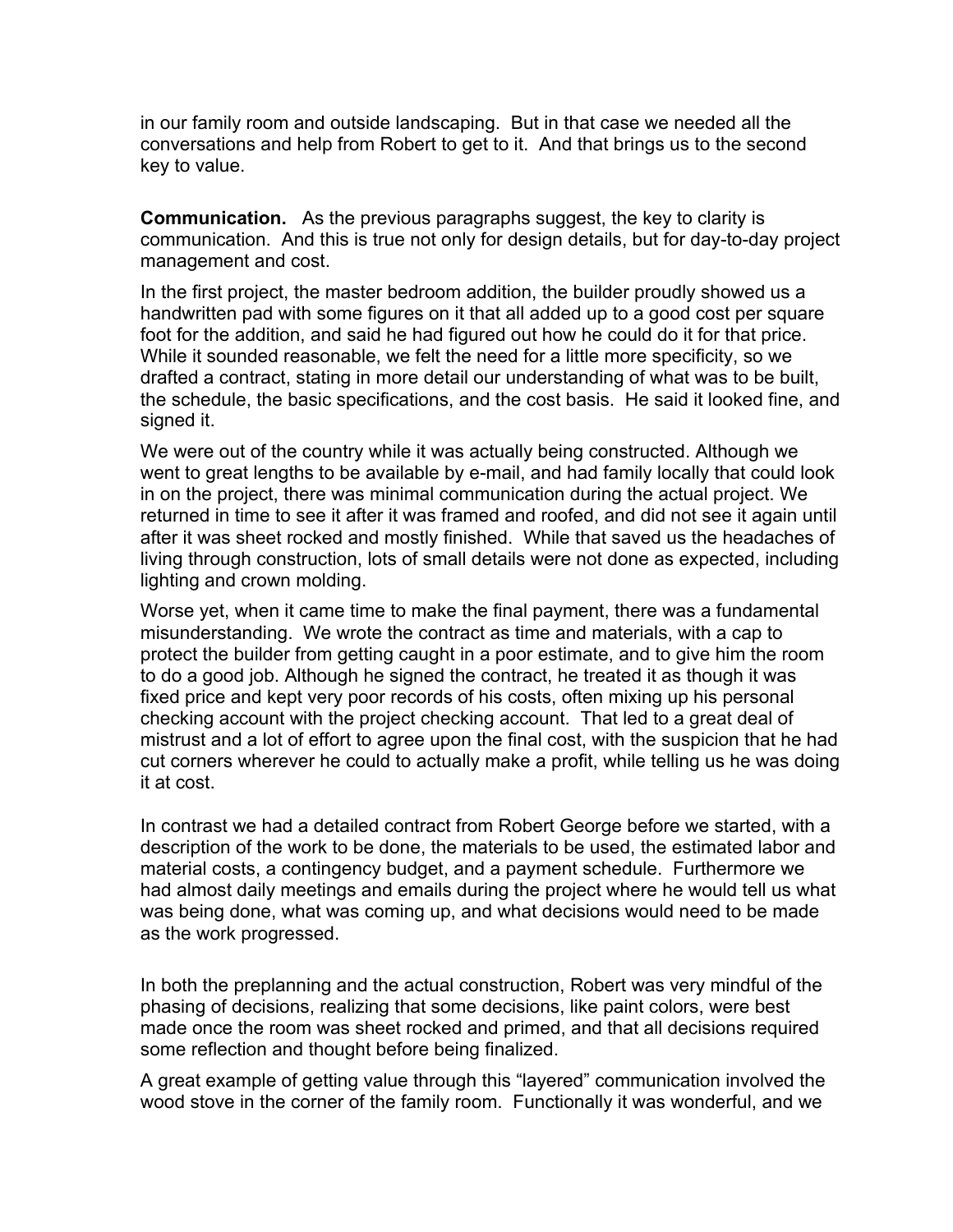were reluctant to give up the combination of ambiance and alternative heat that it provided. But aesthetically it dominated the room with a corner full of stone work that went up to the ceiling; perfect perhaps for the hunting lodge look, but not for what we were trying to create. After flip-flopping for a week about whether to keep it or not, Bob and I sat in the room and just contemplated it for a bit. Ultimately he said, "You know we could take down the stonework to the level of the wainscoting, put up cement board behind it, and skim coat that with plaster, and you could keep the stove without having it dominate the rest of the room." Voila, Problem Solved.

In addition to the daily conversations we got weekly, detailed reports about what had been accomplished, what remained to be done, and where we were on cost, with all materials and labor clearly detailed. This was tremendously helpful in building trust and realizing that with all of the work being done, the project was still under control.

Naturally there were unplanned surprises along the way: the wiring in the walls was more complicated than expected and an electrician had to be brought in; the deck was not properly footed and had to be jacked up; the front steps and sills were rotted and had to be replaced; and we added some things as the project progressed.

The unexpected surprises were covered using the contingency budget that had been planned for. The additional elements we requested were estimated and tracked as separate change orders. And again, all of this communication helped us to feel all along that we were getting value for our money, and always knew where we stood.

**Coordination.** The first day of work frankly amazed us. Six men showed up and went right to work with no wasted time or effort. Tools and materials had been left at the worksite the week before. Everyone seemed to know what needed to be done, and they set about doing it quietly. A great deal was accomplished by the end of that first day. There were three inside craftsmen and three outside landscapers/masons, and as needed they helped each other out.

Having been in business ourselves, we realized this did not just happen by accident**.** It took a lot of planning and communication with the crew, and a lot of experience. We knew at the end of that first day that we were getting great value out of that 15% that Robert added to the labor and material cost for his own time.

We also began to realize how much value we were getting by using one contractor with the ability to design and construct everything we wanted to do, both inside and out in one project. Prior to finding the Robert George Design Group we had talked to perhaps half a dozen other contractors, each of whom could do some part of it. Trying to select, schedule, and coordinate half a dozen independent contractors would have been very demanding on us, fairly inefficient, and would have lacked overall coherence in design across all the projects. We truly believe that doing it all in one well coordinated project has not only given us an amazingly nice and consistent look to the whole place, but has condensed what might have taken us a year or more to do as separate projects into two months. There has been tremendous efficiency and value in having a full-time crew of six with multiple skills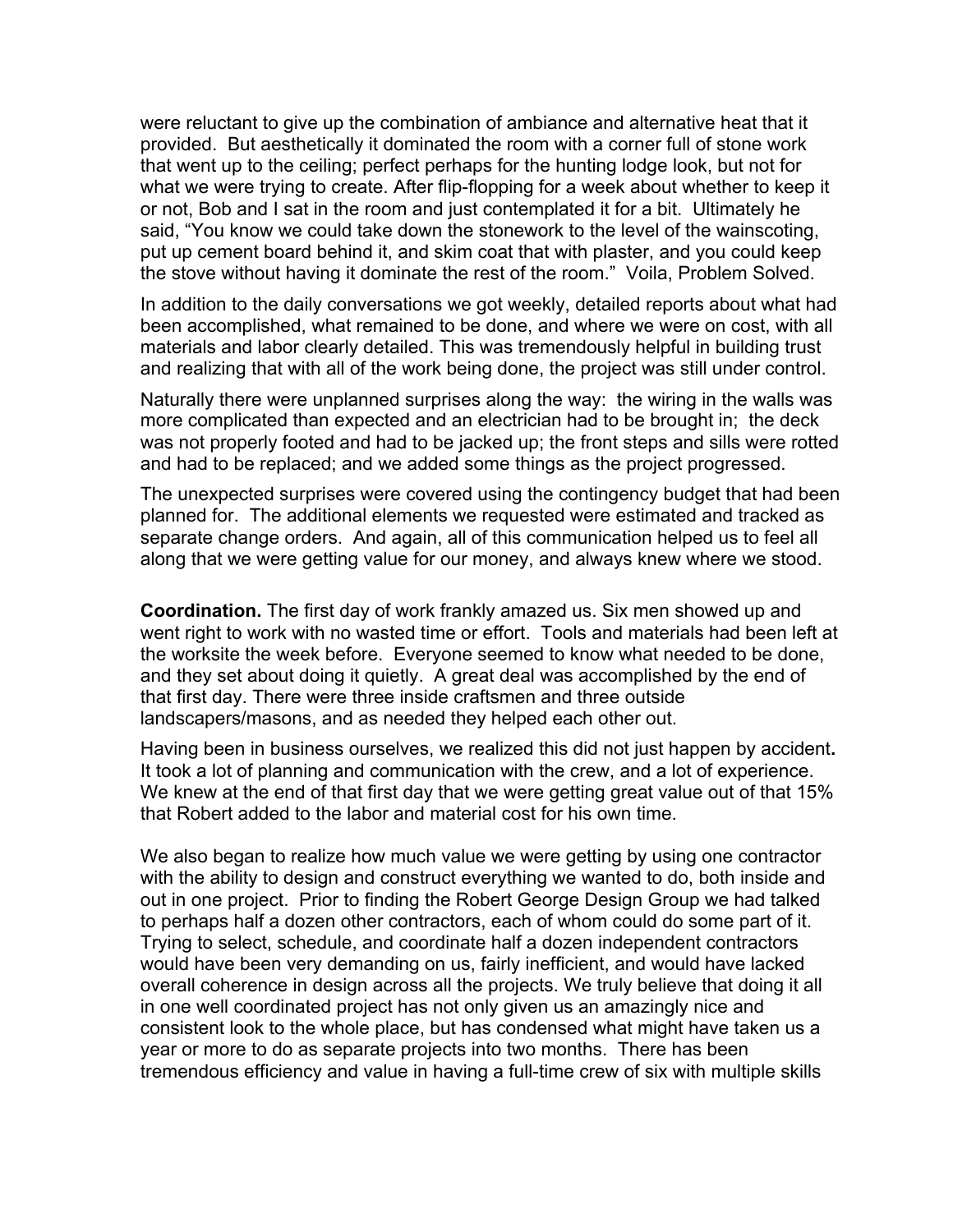on site for the duration.

**Consideration.** Lets face it. Living in a home while it is being remodeled is stressful, under the best of circumstances. Workmen show up at 7:30 am and are there all day. There is noise and dirt from construction. The driveway is full of cars and equipment and materials. There are numerous decisions to be made about paint colors, trim, materials, light fixtures etc etc. You are spending a lot of money. And your life is not your own.

Consideration is an intangible, and you might not think it would be a big part of adding value. But it comes in many forms. The first is consideration for your own unique tastes and desires. Robert seemed to be so "right on" in most of his suggestions to us that we just assumed that he was either a genius or had exactly our tastes. Imagine our surprise when we visited his house and found that what he had built for himself was not at all like what he was doing for us. That made us realize how carefully he was listening to us, and pulling out of us what we wanted, rather than imposing on us what he liked or liked most to create. That creates huge value, and is the essence of consideration.

Beyond that, in their daily work the crew did everything possible to put up dust barriers, keep their radio turned down, be extremely pleasant and informative when we talked to them, and clean up at the end of the day. All of that made a big difference to us.

For our part, we truly appreciated what they were doing, and how they were doing it, and we told them so… maybe not often enough.

The combined mutual respect and consideration created value in other ways as well. First, in spite of our best efforts at clarity and communication, there were a couple of instances where we missed the boat; a window we chose looked too small; the rectangular stone selected for the front walk sounded great but looked too corporate when it was laid out. Instead of becoming compromises that we were asked to live with, The RG Design Group cheerfully changed the window and took back the rectangular stone and replaced it with random shapes, before any of the stone had been laid. We have acquired contacts and friends that will serve us well for as long as we own the house. And we have a great looking project done with a great deal of pride and good craftsmanship.

**Cost.** Although cost is often the first question we ask when we think of value, it is the last item on our list. That doesn't mean that we were oblivious to cost or threw money away. We shopped online for the best price in the home theater screen we used; we bought our ceiling fan and room carpeting at Lowes, etc. But we did not scrimp on the cost of the labor that went into making the custom housing for the screen, the window seat under the new bay window, or the rework of the front steps and new walkway. The result is a new family room that we absolutely love, a gorgeous front walkway and much better looking front steps, and tons of small details that make a big difference, like putting the sump pump hose through the